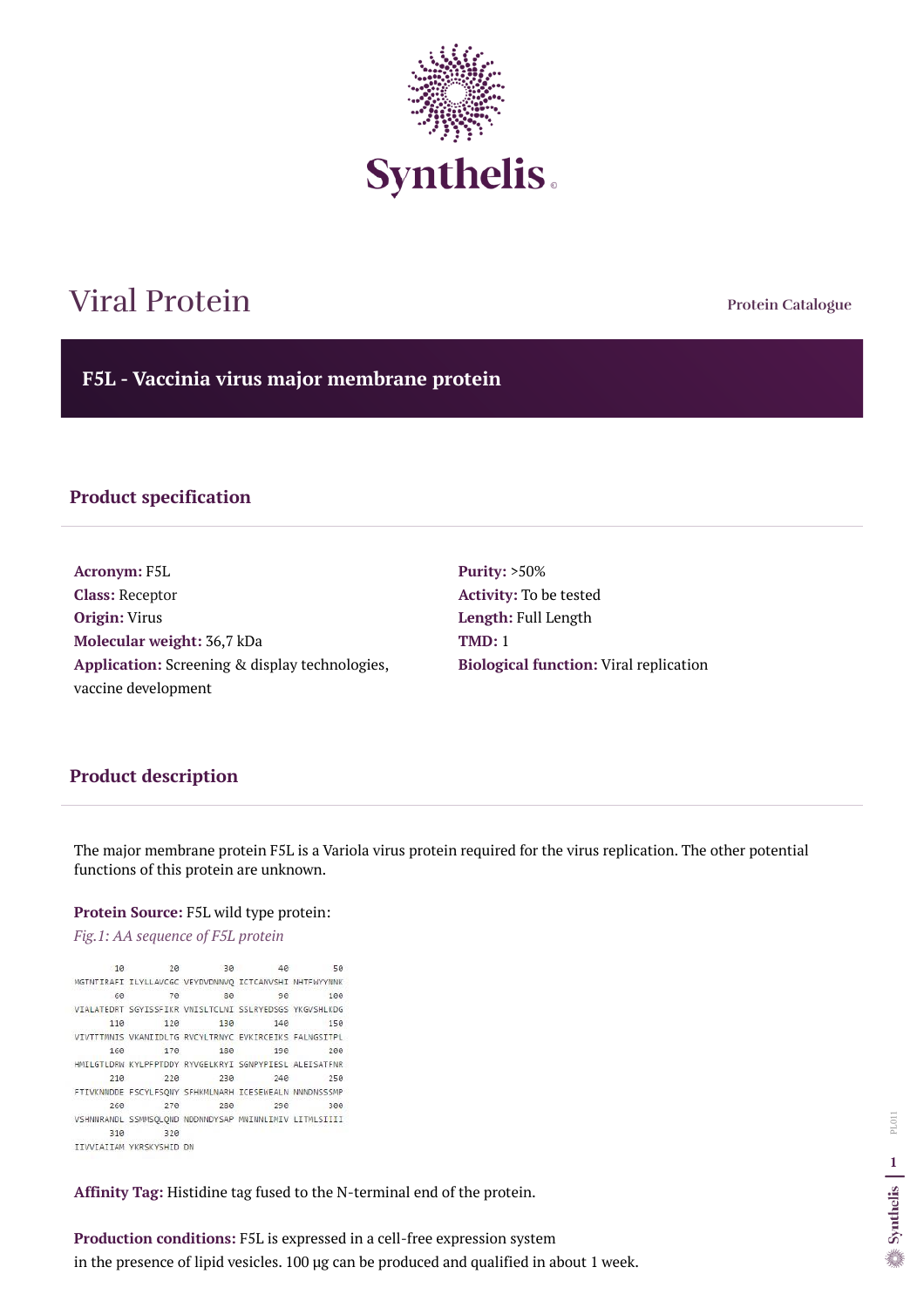## **Quality analysis**

**Purity:** Typically > 50% as determined by SDS-Page and Coomassie Blue staining.

The presence of hairpins (helix-loop-helix) could be an explanation of this gel shift. The literature concerning membrane proteins mentions a differential solvation by SDS (replacing protein-detergent contacts with proteinprotein contacts, implying that detergent binding and folding are intimately linked). The apparent MWs among this group deviate widely from formula MW with gel shifts (migration on PAGE that does not correspond to formula MW) ranging from  $-46\%$  to  $+48\%$ .





**Purification procedure:**As standard, F5L proteoliposomes are purified on a sucrose gradient. Further purification steps can be added if required.

*Fig.2: F5L Proteoliposome after purification (Western blot identification).*

#### *Références :*

– Proc. Natl. Acad. Sci., February 10, 2009, vol. 106

Detergent binding explains anomalous SDS-PAGE migration of membrane proteins.

- Proc. Natl. Acad. Sci. September 24, 2013, vol. 39
- Acrylamide concentration determines the direction and magnitude of helical membrane protein gel shifts
- Analytical Biochemistry 434 (2013) 67–72

Correction factors for membrane protein molecular weight readouts on sodium dodecyl sulfate–polyacrylamide gel electrophoresis